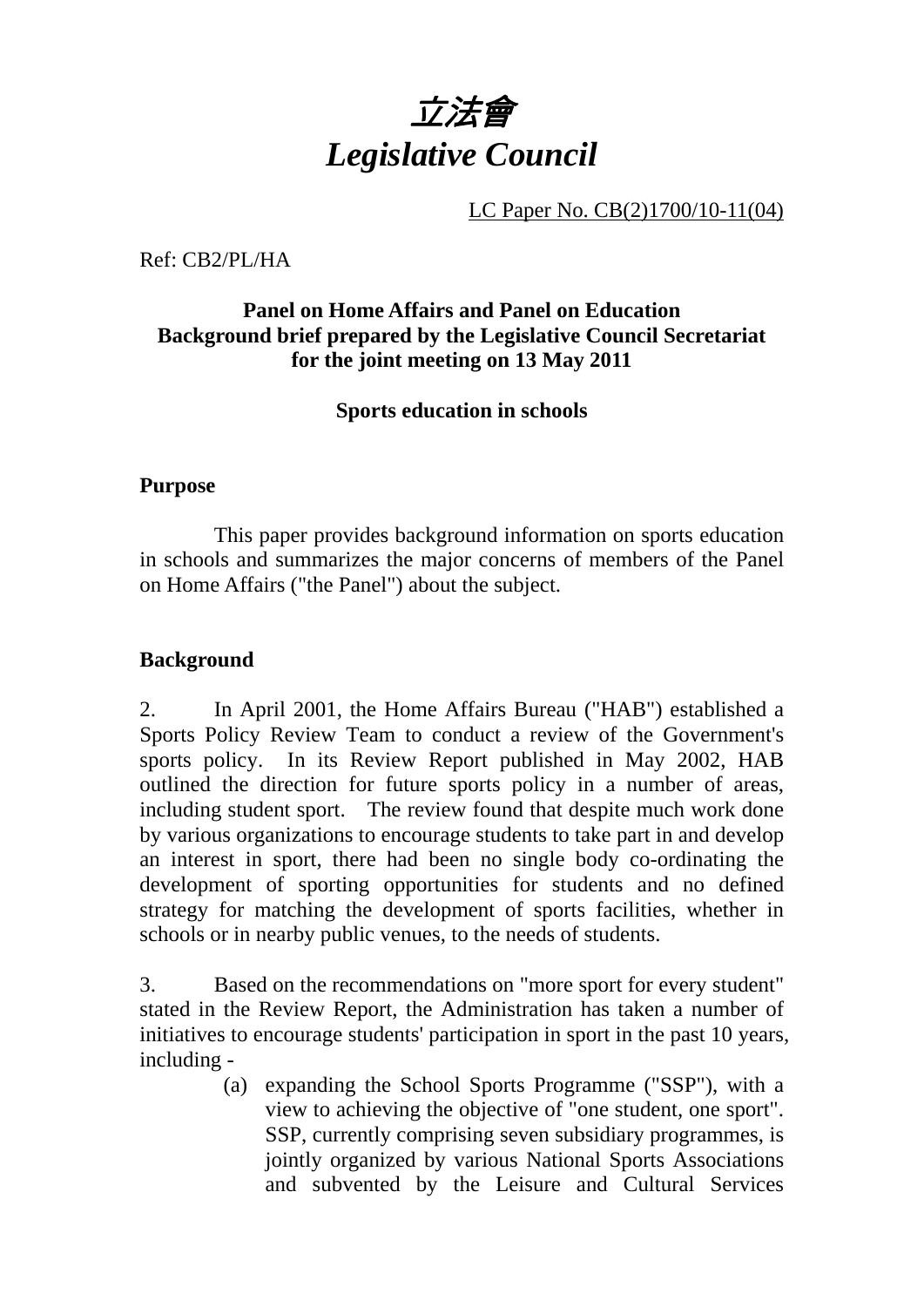Department ("LCSD"). The programmes of SSP are organized in line with the daily schedule of schools so that students can participate in such programmes in the school environment during their leisure time. At present, SSP has a participation rate of more than 90% of local primary and secondary schools;

- (b) setting up the Student Sport Activities Co-ordinating Subcommittee under the Community Sports Committee  $({}^{\circ}CSC^{\prime})^1$  in May 2004 to advise on the strategies for promoting student sports from primary one to tertiary level, implementation of SSP, co-ordination of the various measures for the promotion of student sports, the use of sports facilities for school sport activities and the funding arrangements for student sports; and
- (c) encouraging schools to adopt a more focused approach for sport and allocate an appropriate part of their curriculum time to Physical Education ("PE").

5. According to the Education Bureau ("EDB"), in basic education (primary 1 to secondary 3) and senior secondary education (secondary 4 to secondary 6), it is suggested that at least 5% of the total lesion time should be allocated to PE education. Under the new senior secondary curriculum, PE is also one of the eight key learning areas.

6. In July 2010, the Finance Committee of the Legislative Council ("LegCo") approved the Government's injection of \$3 billion into the Arts and Sports Development Fund ("ASDF"). According to the Administration, the sports portion (i.e. \$1.5 billion) of ASDF would be deployed to provide, among others, more opportunities for training and competition for students.

### **Members' concerns**

1

7. The Panel has discussed the issues relating to sports education in schools in the context of considering the Government's sports policy and support for elite athletes in Hong Kong at its meetings since 2002. The major concerns of members are summarized in the ensuing paragraphs..

<sup>&</sup>lt;sup>1</sup> CSC was established in October 2003 to advise the Administration on the strategies and initiatives to promote community participation in sports.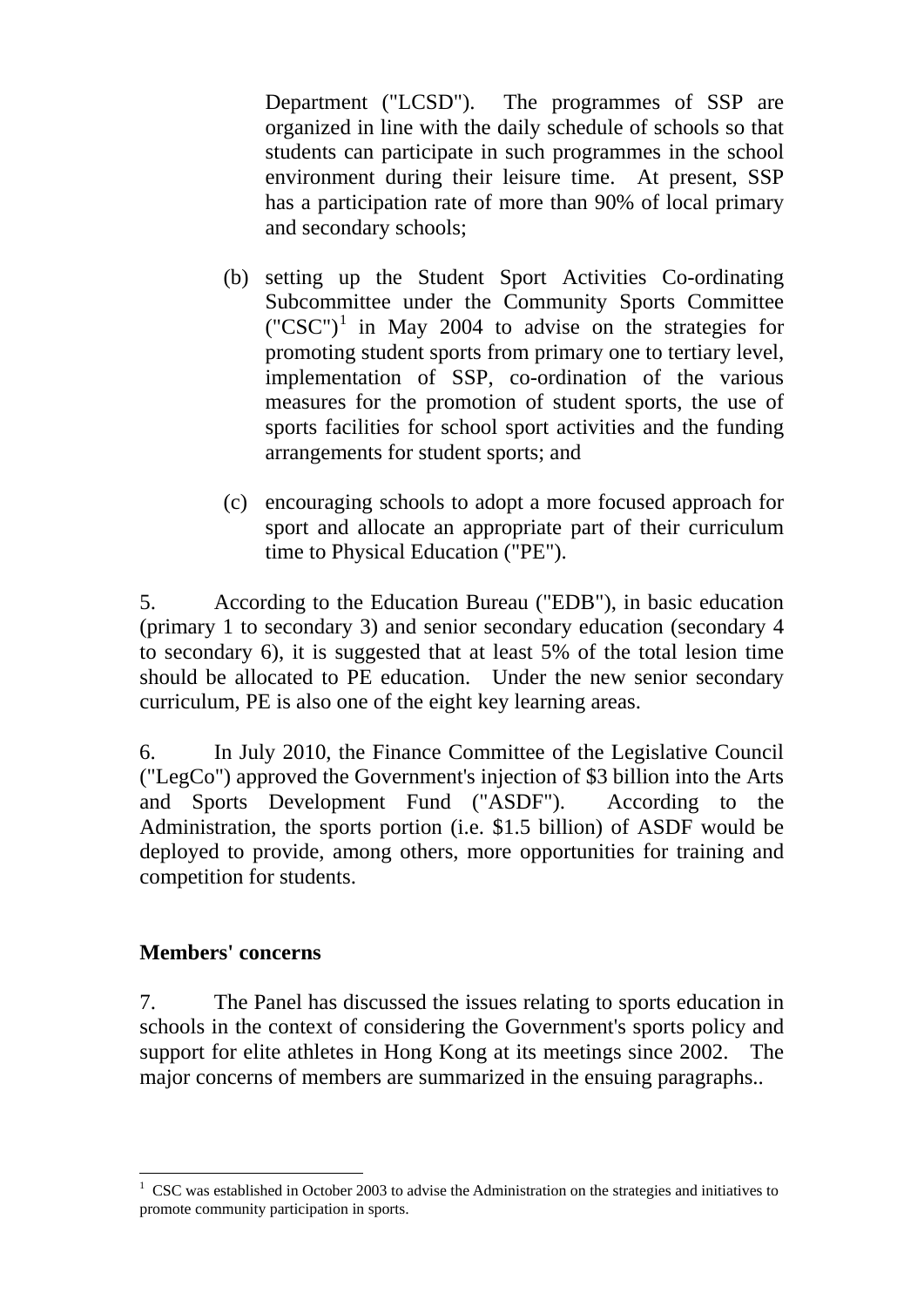# Inadequacy of sports facilities

8. Some members expressed dissatisfaction with the long-standing inadequacy of sports facilities in schools. Many teachers found it difficult to make arrangements for their students to make use of LCSD's sports facilities because of transport or other logistical problems. HAB was urged to discuss with EDB how to promote sports in schools, such as facilitating schools to utilize LCSD's sports facilities during non-peak hours. The Administration advised that to encourage schools to make use of such facilities, LCSD had launched the Recreation Facilities Free Use Scheme under which schools could apply for free use of the sports facilities at nearby LCSD sports centers.

# Promotion of sports in schools

9. Members noted EDB's recommendation that no less than 5% of the total lesson time in primary and secondary schools should be allocated to PE. There was a view that HAB should put in place concrete measures to promote sports in schools in collaboration with EDB. According to the Administration, it had all along provided support for the Hong Kong Schools Sports Federation, and spent more than a million dollars to support students to take part in the national secondary school games in 2010. The Administration would study how to support student athletes in a more integrated manner.

10. Members sought information on the measures to be taken to cultivate the young generation's interest in sport and to achieve the objective of "one student, one sport". The Administration advised that it would enhance SSP to encourage young people to take part in sports activities. The Sports Award Scheme had been launched to give recognition by means of awards to schools that had promoted sports development and to students who had participated in sports actively.

11. There was a concern about how the Administration would encourage parents to let their children undergo intensive training in specific sports. The Administration advised that the fostering of a sporting culture in schools and the community would take time. The phenomena of parents not preferring their children to engage in sports was changing, and more parents, particularly those who were former athletes, were willing to let their children participate in sports training outside school hours.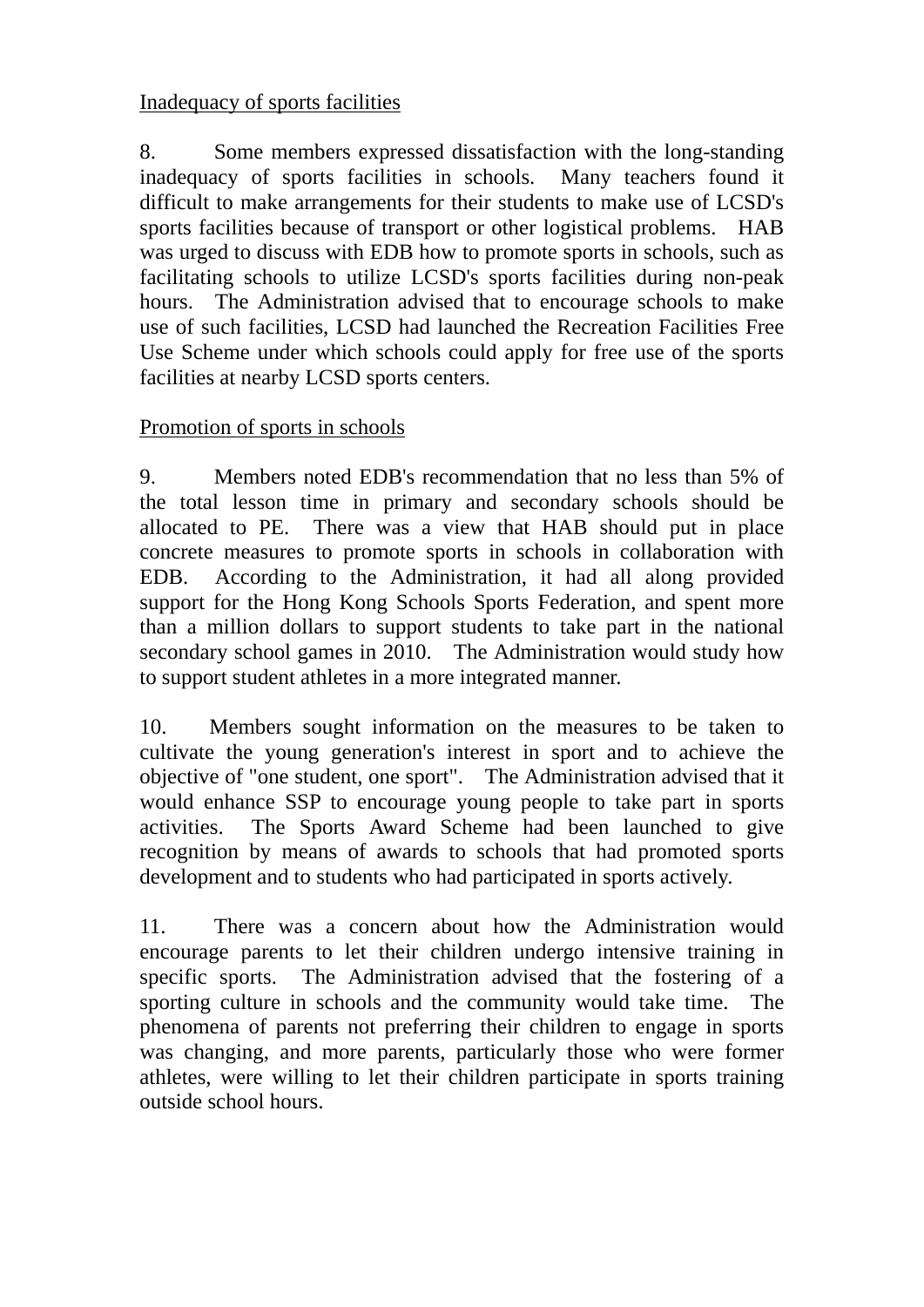# **Relevant papers**

12. A list of the relevant papers with their hyperlinks at the LegCo's website is in the **Appendix**.

Council Business Division 2 Legislative Council Secretariat 12 May 2011